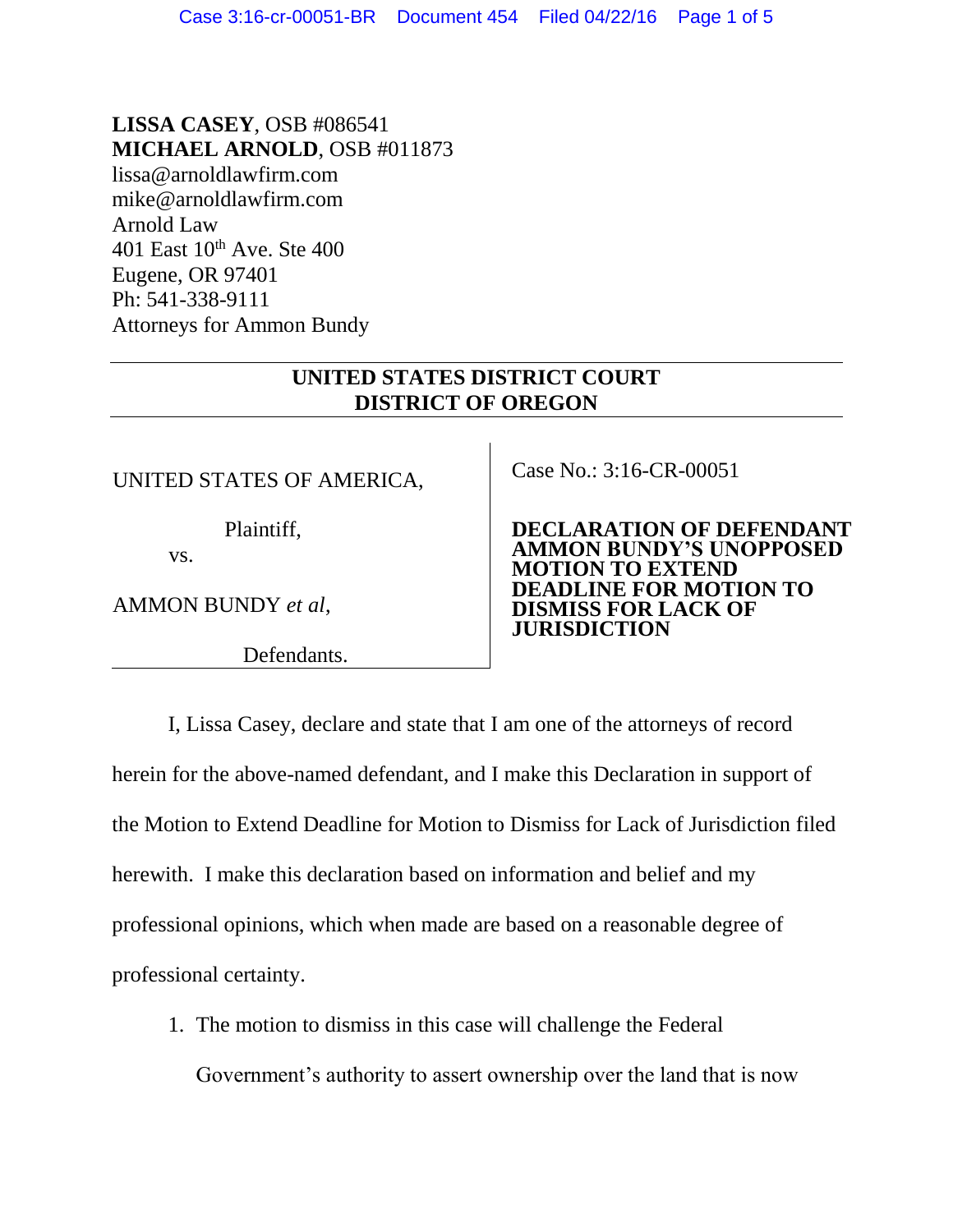known as the Malheur National Wildlife Refuge. It is Defendant's position that this authority is critical to the Federal Government's authority to have federal employees work on that land. Jurisdiction in this case will determine whether the Federal Government can prosecute protesters for being there at all.

- 2. The theory of the motion is, with the information we currently have, as follows: the original intent of the United States Constitution was to create the sovereign States out of the original thirteen colonies with the intention of a very limited federal government with powers outlined in the Constitution. The purposes intended for the federal government, were, among other things, defense, trade, and to settle disputes between States. Defendant will argue that the Constitution only intended to give broad federal power of property in Territories, as the Founders contemplated the expansion westward. The Federal Government's power of such Territories, which Oregon formerly was, is outlined in the Property Clause. Defendant will cite to the Enclave Clause for the Government's power over such property once it stops being a Territory and becomes a State.
- 3. Defendant further intends to argue that once statehood occurred for Oregon, Congress lost the right to own the land inside the state, except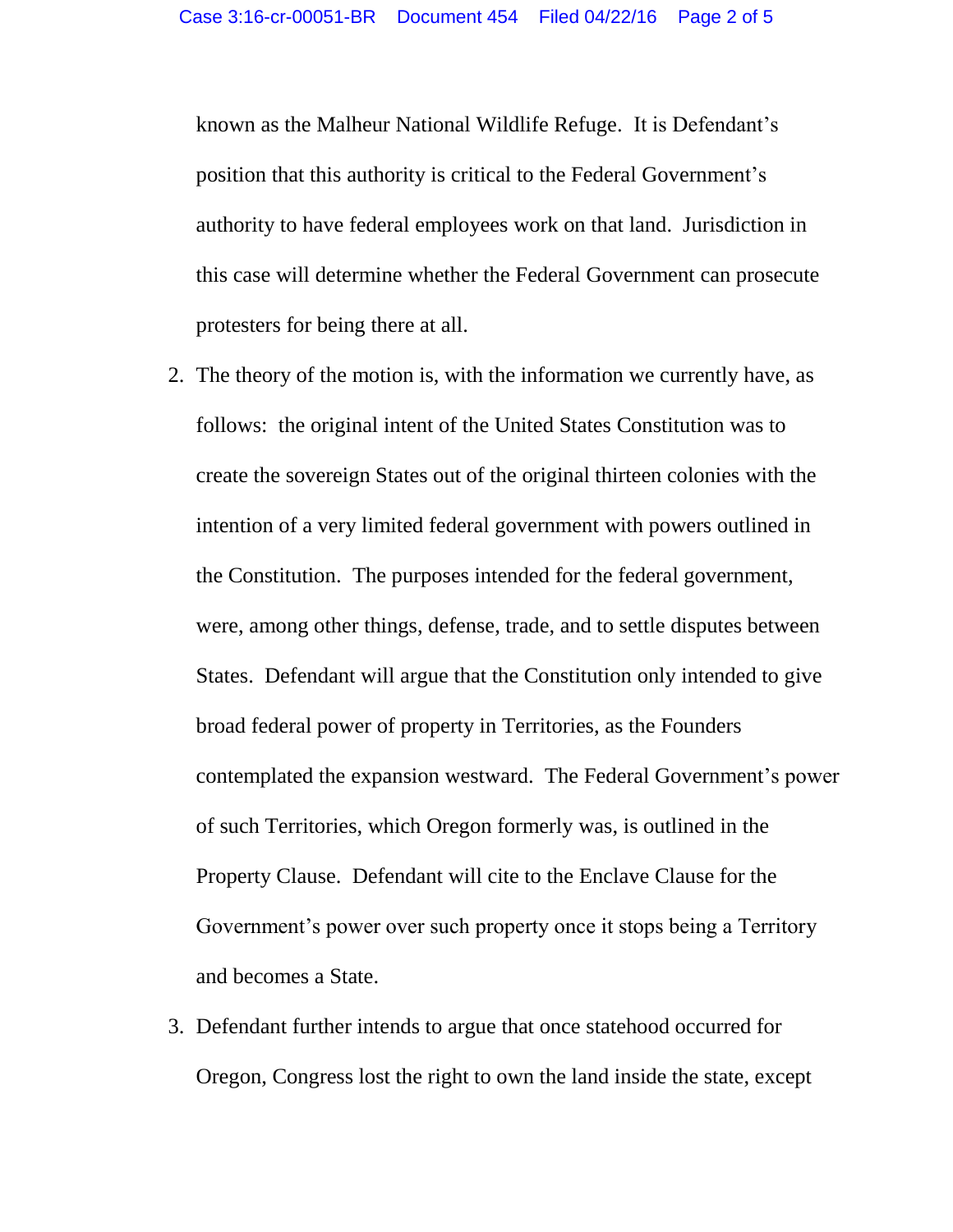for purposes outlined in Article I, section 8, clause 17 (Enclave Clause) of the United States Constitution.

4. However, to argue this and have a sufficient record in this Court Defendant intends to produce evidence. This is because the land that is now the Malheur National Wildlife Refuge was not always "federal land." The federal government relinquished that land when it was previously deeded and homesteaded, thus relinquishing jurisdiction. It was mainly through property acquisition from the original deed holders that created this vast area now considered the wildlife refuge. The constitution gives specific instructions on what needs to be done in order for the government to reacquire what was previously deposed of federal lands from the new owners. One of such requirements is to go the State legislature and get permission after getting consent from Congress. Evidence must be produced regarding chain of title and actions/inactions by the government. Given the age of some of the documents and chain of title over the years, Defendant intends to call witnesses, as was needed in United States v. Oregon, 295 U.S. 1 (1935). In that case, the court, understanding that a large amount of factual information would be required to analyze who actually owned the land, referred the case to a "master of chancery." That person then distilled and presented evidence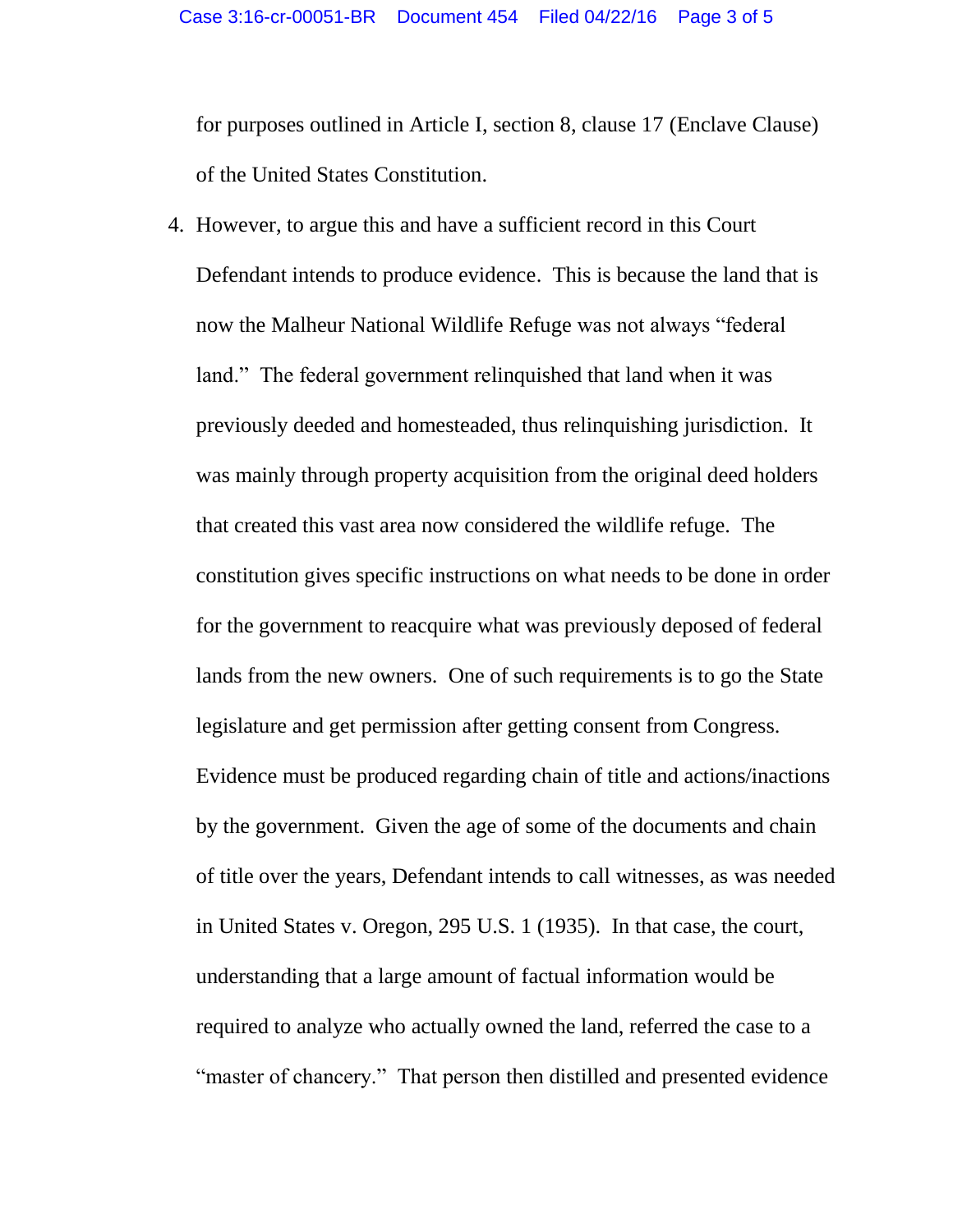to the Court. Given that the defense is asking the Court to analyze legal authority to own land based on facts such as homesteads and deeds, we will need to present evidence.

- 5. Defense counsel intends to confer with the Government on the proposed structure of such hearing and what can be stipulated to streamline such hearing.
- 6. Without showing that the sequence of the deeding and homesteading of the land, the Court will not have sufficient information to determine the constitutionality of the Government acquiring the land, and therefore jurisdiction in that case. In the event the Court rules adversely to the protesters in this case, the defense wants to ensure the record is sufficient for appellate review.
- 7. In addition to putting evidence into the record about land ownership, the defense also needs to provide evidence about foundational documents from the Federal Convention of 1787. These documents will be critical to the Court's consideration about jurisdiction in this matter. These documents were reportedly not discovered until much of the case law surrounding the Enclave and Property Clause was created. The defense fully intends to cite all contrary authority to the Court, but these